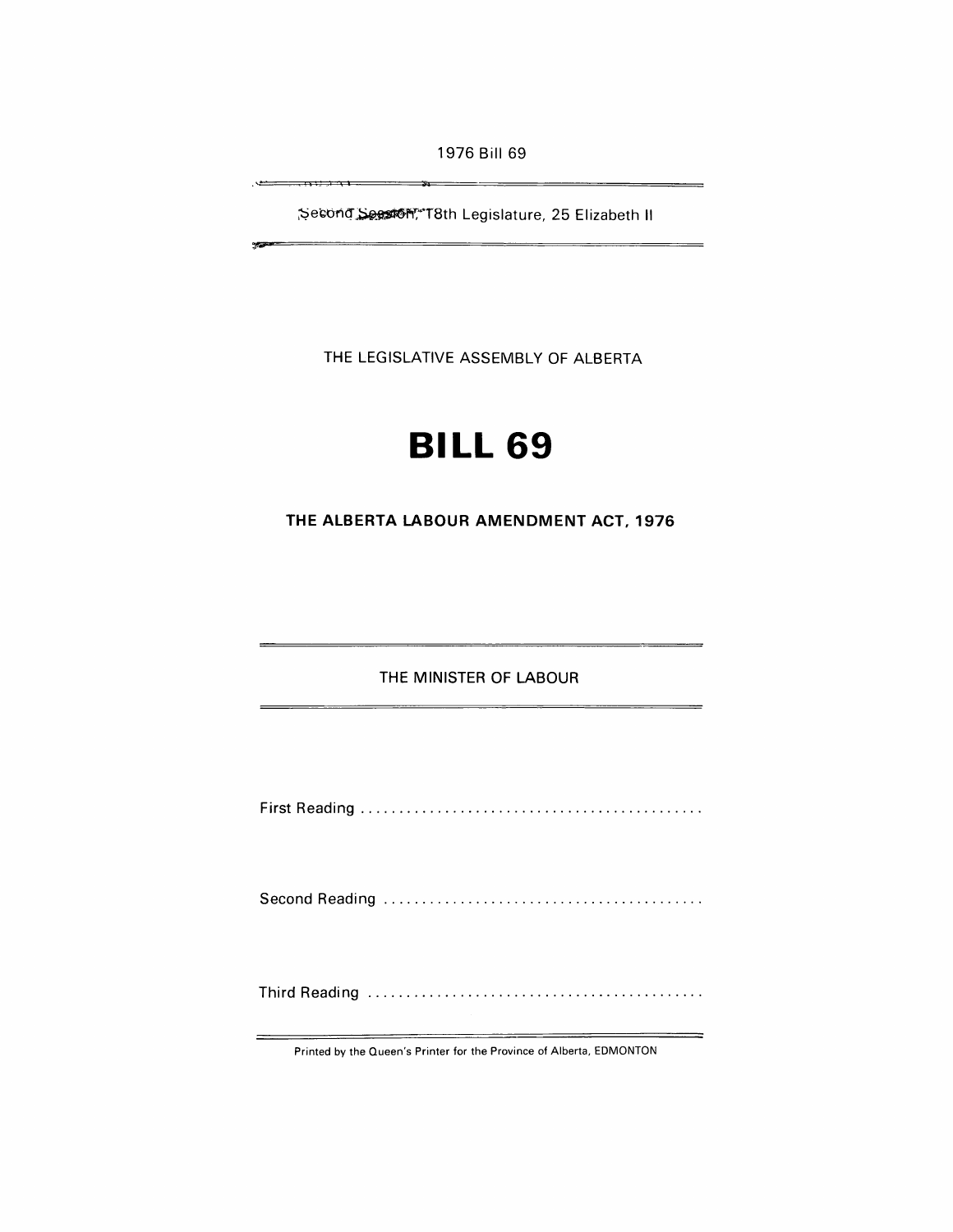**Bill 69** 

# **BILL 69**

## 1976

## **THE ALBERTA LABOUR AMENDMENT ACT, 1976**

### (Assented to

HER MAJESTY, by and with the advice and consent of the Legislative Assembly of Alberta, enacts as follows:

- 1. The Alberta Labour Act, 1973 is hereby amended.
- 2. Section 11.2 is amended by striking out the word "officer,".

3. Section 72 is amended by striking out subsection (2) and substituting the following:

- (2) Where the Board is satisfied
- (a) that the trade union applying for certification is a proper bargaining agent, and
- (b) that the unit on behalf of which the trade union is applying for certification is an appropriate unit for collective bargaining,

it shall further satisfy itself, by way of evidence before it or pursuant to a vote directed to be taken by it, that

- (c) a majority of the employees in the unit by
	- (i) membership in good standing in the trade union, or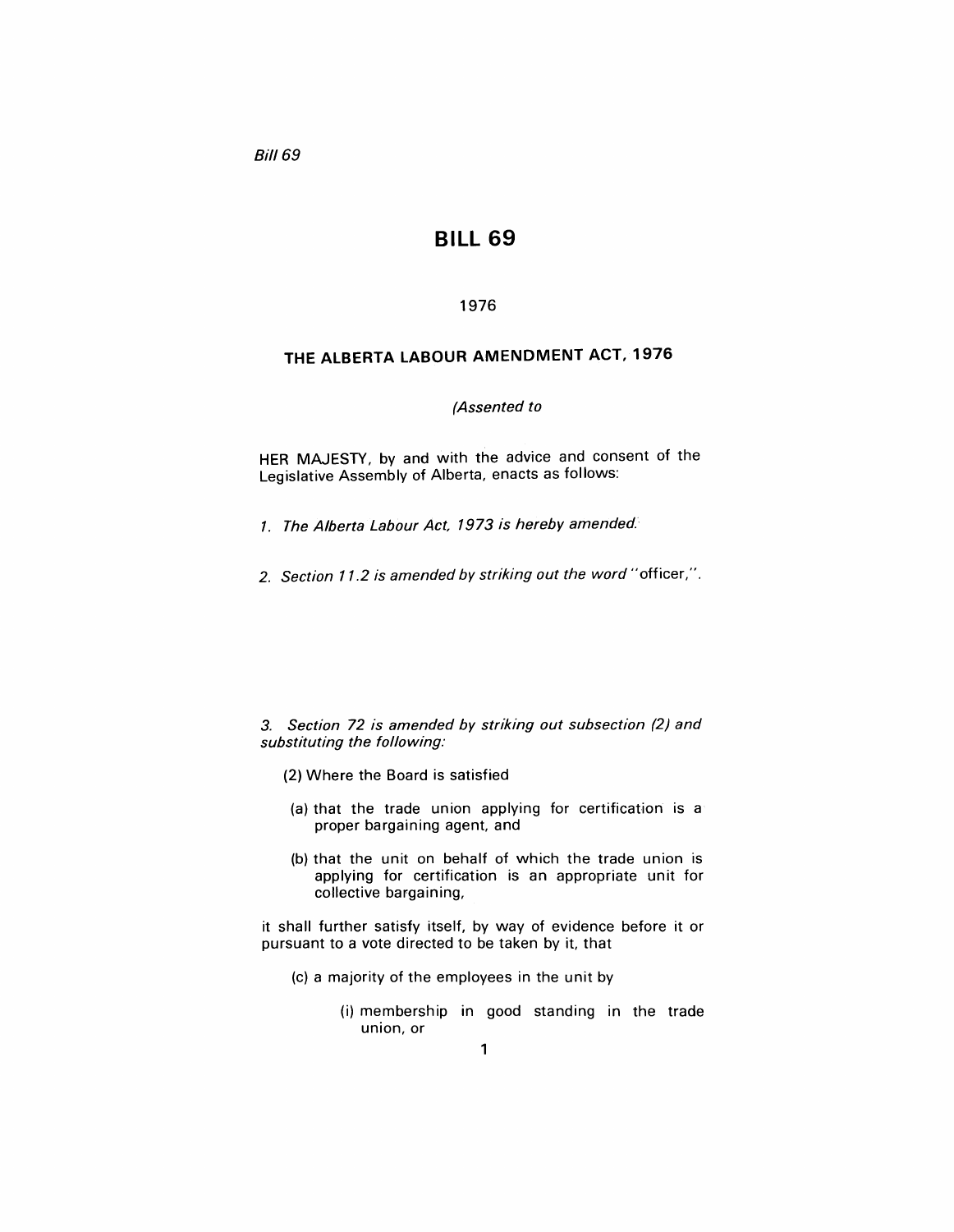**Explanatory Notes** 

- 1. This Bill will amend chapter 33 of the Statutes of Alberta, 1973.
- 2. Section 11.2 presently reads:

11.2 A member of the Board, the Director, secretary, officer, a conciliation commissioner appointed pursuant to section 104, any person appointed pursuant to section 163 or 164 or any person designated by the Minister to endeavour to effect settlement of a dispute, is not a competent or compellable witness in proceedings before any court respecting any information, material or report obtained by him.

3. Section 72, subsection (2) presently reads:

(2) Where the Board is satisfied

- (a) that the trade union applying for certification is a proper bargaining agent,
- (b) that the unit on behalf of which the trade union is applying for certification is an appropriate unit for collective bargaining, and
- (c) that

(i) a majority of the employees in the unit by

- (A) membership in good standing in the trade union, or
- (B) having applied for membership in the trade union and having paid on their own behalf a sum of not less than \$2 on or not longer than three months before the date the application for certification was made,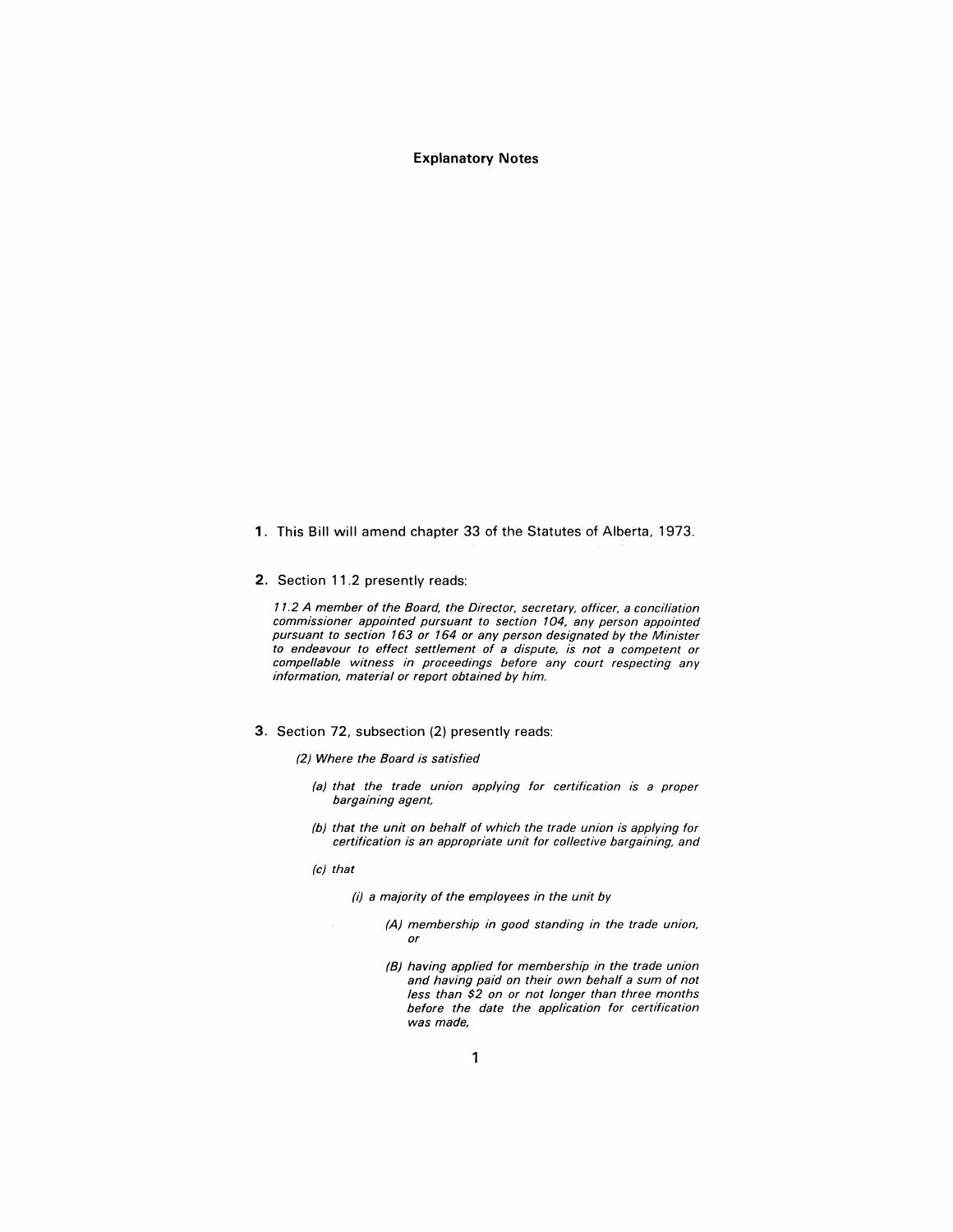(ii) having applied for membership in the trade union and having paid on their own behalf a sum of not less than \$2 on or not longer than three months before the date the application for certification was made,

or both of them, have selected the trade union to be a bargaining agent on their behalf, or

(d) a majority of those employees in the unit on the date the application for certification was made (or on such other date or dates fixed by the Board) who voted at a vote conducted by the Board, voted for the trade union to be the bargaining agent on their behalf,

and thereupon the Board shall certify the trade union to be the bargaining agent of the employees.

4. Section 120, subsection (2) is amended by adding to the end thereof the words "and thereupon the Minister shall notify each party of the other party's decision".

### 5. Section 121 is amended by adding the fol/owing subsection after subsection (2):

(3) Where a party to a dispute accepts the recommendations sent to it pursuant to section 120, subsection (1) but is notified by the Minister that the other party to the dispute has rejected the recommendations, the party who accepts the recommendations ceases to be bound by its acceptance.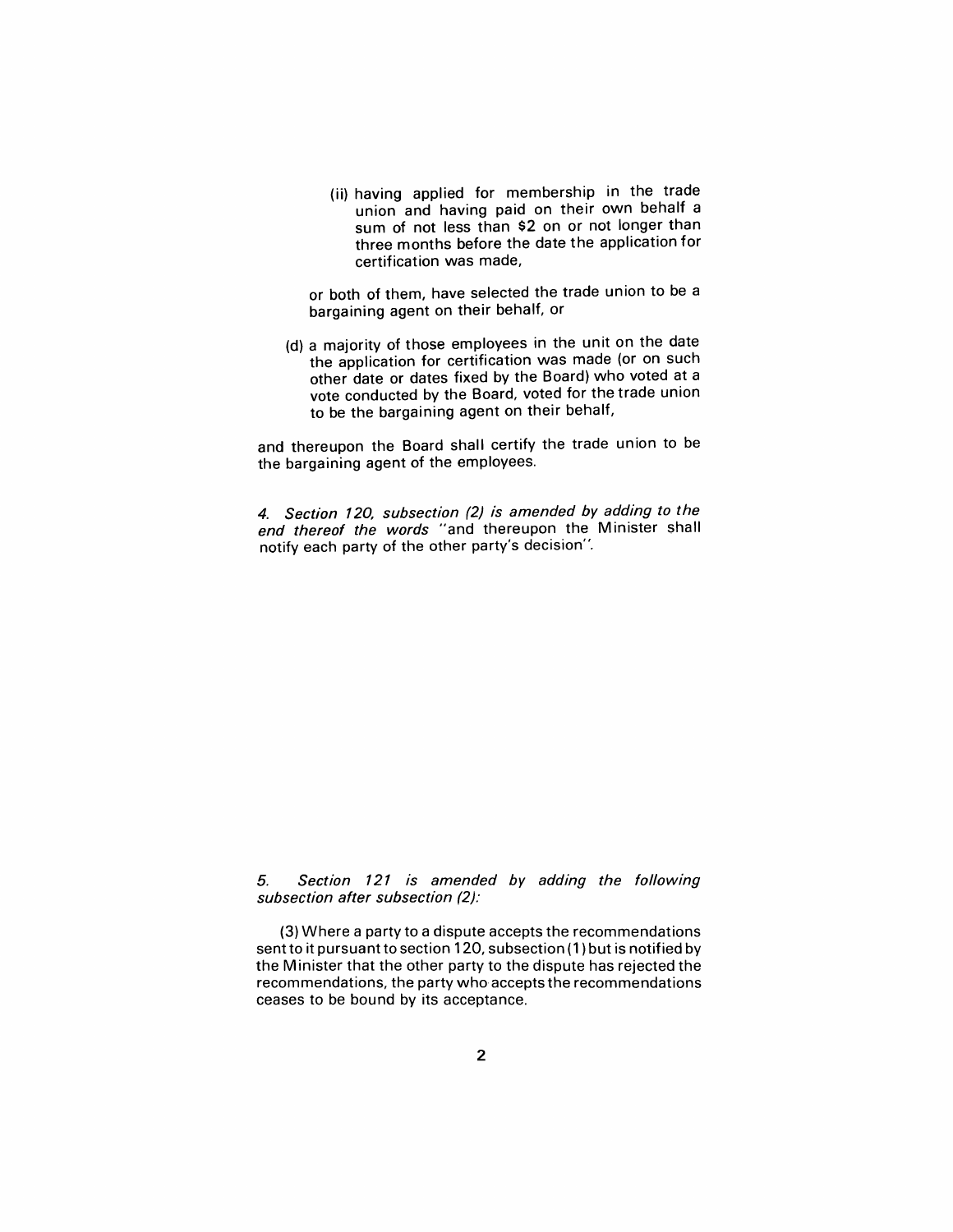or both of them, have selected the trade union to be a bargaining agent on their behalf, or

*(11)* a majority of those employees in the unit on the date the application for certification was made (or on such other date or dates fixed by the Board). who voted at a vote conducted by the Board, voted for the trade union to be the bargaining agent on their behalf,

the Board shall certify the trade union to be the bargaining agent of the employees.

#### 4. Section 120 presently reads:

120. (1) Where the Minister

- (a) receives the recommendations of a conciliation board on the matters in dispute pursuant to section 117, or
- (b) accepts the proposal of a conciliation commissioner pursuant to section 108, subsection (2), clause (b) to refer the recommendations of a conciliation commissioner to the parties to the dispute for them to accept or reject,

the Minister shall notify the parties to the dispute in writing, refer the recommendations to the parties and require them to accept or reject the recommendations and to notify him of their decision before a date fixed by him.

(2) Upon receipt of the recommendations sent pursuant to subsection *(1),* the parties to the dispute shall respectively decide whether to accept or reject the recommendations and shall each notify the Minister of their decision on or before such date as is fixed by the Minister.

(3) The Minister may publish the recommendations received by him in such manner as he thinks fit.

5. Section 121 deals with acceptance by a party to a dispute of conciliation recommendations.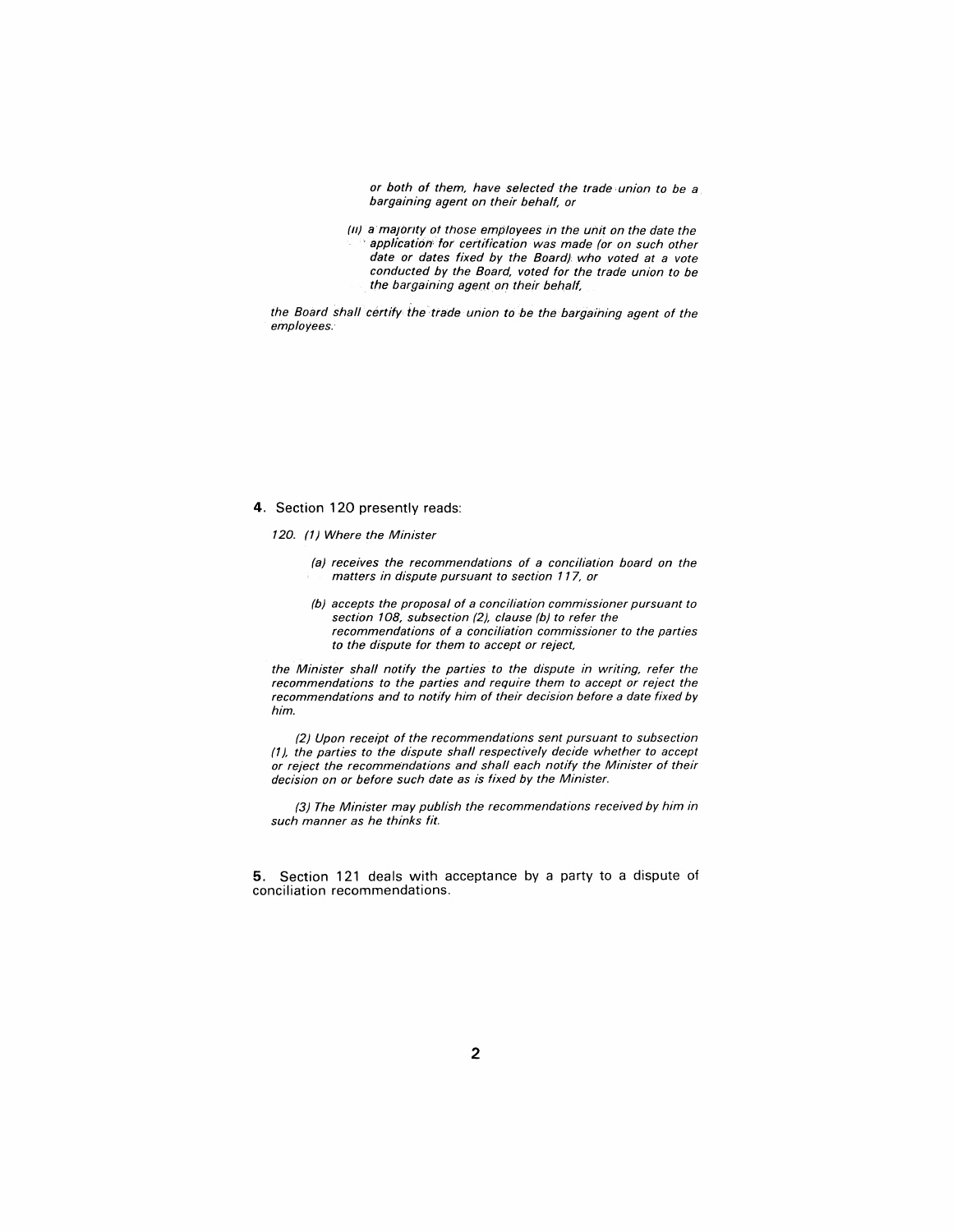- 6. Section 122 is amended
	- (a) as to subsection (2) by adding the word "or" at the end of clause (b) and by adding the following clause after clause (b):
		- (c) accepts the recommendations sent to it pursuant to section 120, subsection (1) but is notified by the Minister that the other party to the dispute has rejected the recommendations,
	- (b) as to subsection (3) by adding the word "or" to the end of clause (b) and by adding the following clause after clause (b):
		- (c) accepts the recommendations sent to it pursuant to section 120, subsection (1) but is notified by the Minister that the other party to the dispute has rejected the recommendations,

7. Section 125, subsection (2), clause (b), subclause (i) is amended by adding the word "or" to the end of paragraph (B) and adding the following paragraph after paragraph (B):

> (C) where he accepts the recommendations referred to him pursuant to section 120 and is notified by the Minister that the other party to the dispute has rejected the recommendations, decides to lockout,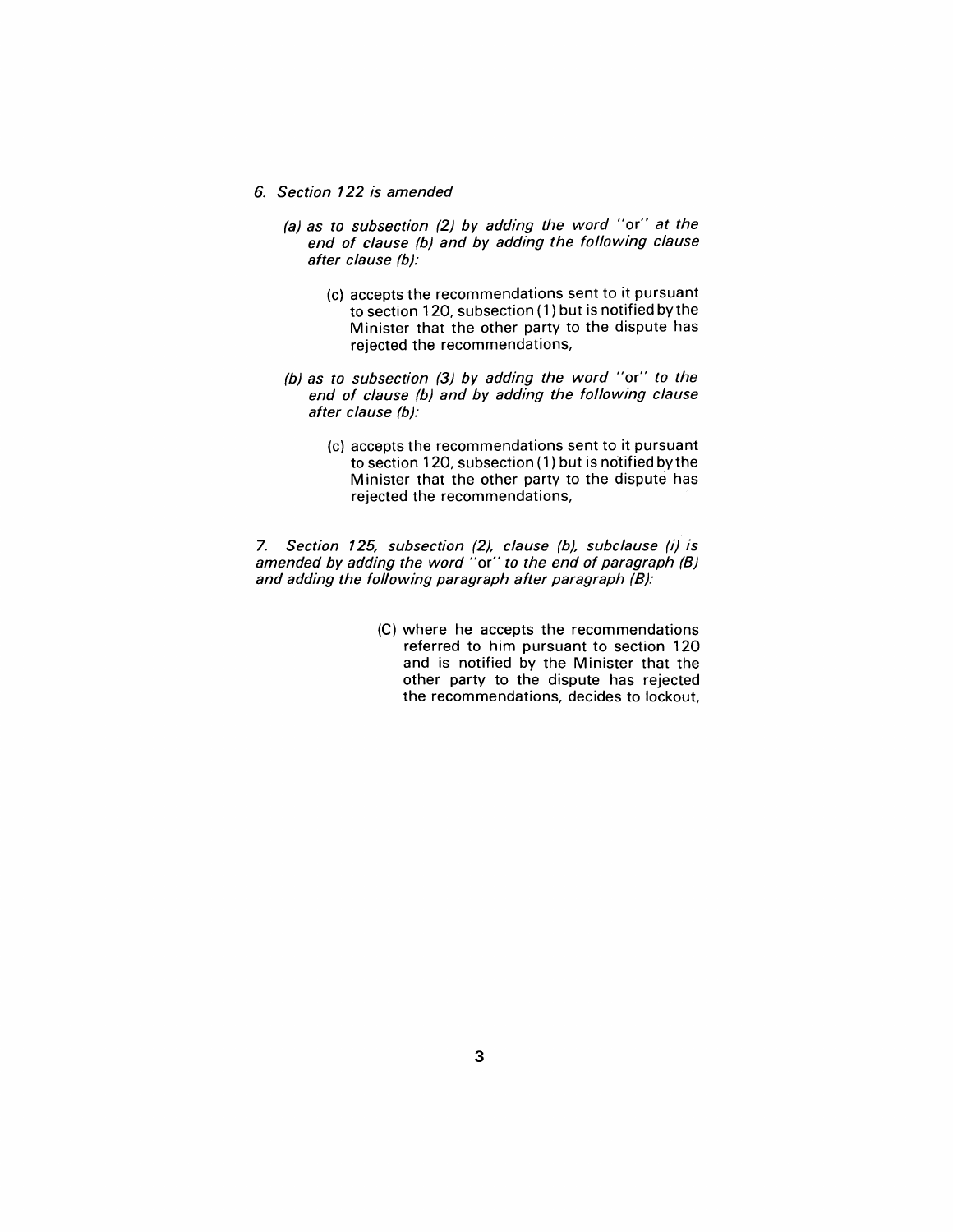- 6. Section 122, subsections (2) and (3) presently read:
	- (2) Where a bargaining agent
		- (a) receives a notification pursuant to subsection (1), or
		- (b) rejects the recommendations sent to it pursuant to section 120, subsection (1) and notifies the Minister thereof,

the bargaining agent may notify the Board that it wishes a strike vote to be supervised by the Board.

- (3) Where an employers' organization
	- (a) receives a notification pursuant to subsection (1), or
	- (b) rejects the recommendations sent to it pursuant to section 120, subsection (1) and notifies the Minister thereof,

the employers' organization may notify the Board that it wishes a lockout vote to be supervised by the Board.

#### 7. Section 125, subsection (2) presently reads:

(2) No employer, employers' organization or employer on whose behalf an employers' organization bargains collectively shall lockout or cause a lockout

(a) until at least 14 days after the date the Minister

- (i) refers a copy of the recommendations of a conciliation commissioner or conciliation board to the parties to the dispute pursuant to section 120, or
- (ii) notifies the parties to the dispute that he accepts the proposal of a conciliation commissioner that the parties decide whether to lockout or strike pursuant to section 122,
- (b) until
	- (i) a single employer affected by a dispute
		- (A) where he is the subject of a notification pursuant to section 122, decides to lockout, or
		- (B) rejects the recommendations referred to him pursuant to section 120 and decides to lockout,
		- or
	- (ii) employers affected by a dispute in respect of whom an employers' organization bargains collectively, vote to lockout pursuant to section 123,
	- and
- (c) until the employer or employers' organization gives written notice to the bargaining agent that the employees will be locked out and not less than two working days elapse from the date the notice is given.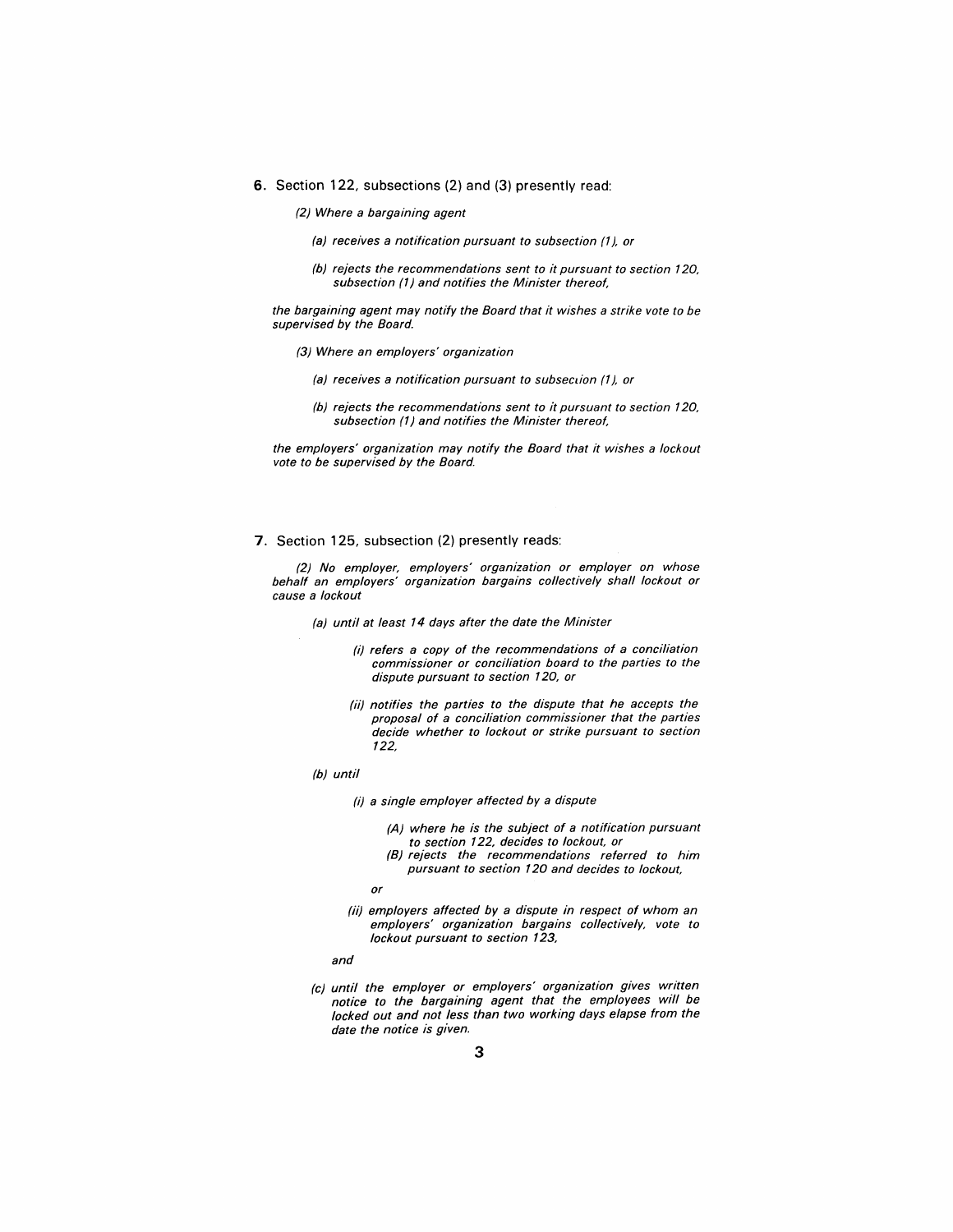8. Section 133 is amended by adding the following subsection after subsection (4):

 $(5)$  Nothing in this section or section  $51$  excludes the jurisdiction of the Court with respect to the matters referred to in this section.

#### 9. Section 153, subsection (3) is amended by striking out clause (h) and by substituting the following:

- (h) discriminate against a person in regard to employment or membership in a trade union or intimidate or threaten to dismiss or in any other manner coerce a person or impose a pecuniary or other penalty on a person, because he
	- (i) has testified or otherwise participated or may testify or otherwise participate in a proceeding authorized or permitted under a collective agreement or a proceeding under this Part, or
	- (ii) has made or is about to make a disclosure that he may be required to make in a proceeding authorized or permitted under a collective agreement or a proceeding under this Part, or
	- (iii) has made an application or filed a complaint under this Part.

10. Section 155, clause (I) is amended by striking out subclauses (i) and (ii) and substituting the following:

> (i) has testified or otherwise participated or may testify or otherwise participate in a proceeding authorized or permitted under a collective agreement or a proceeding under this Part, or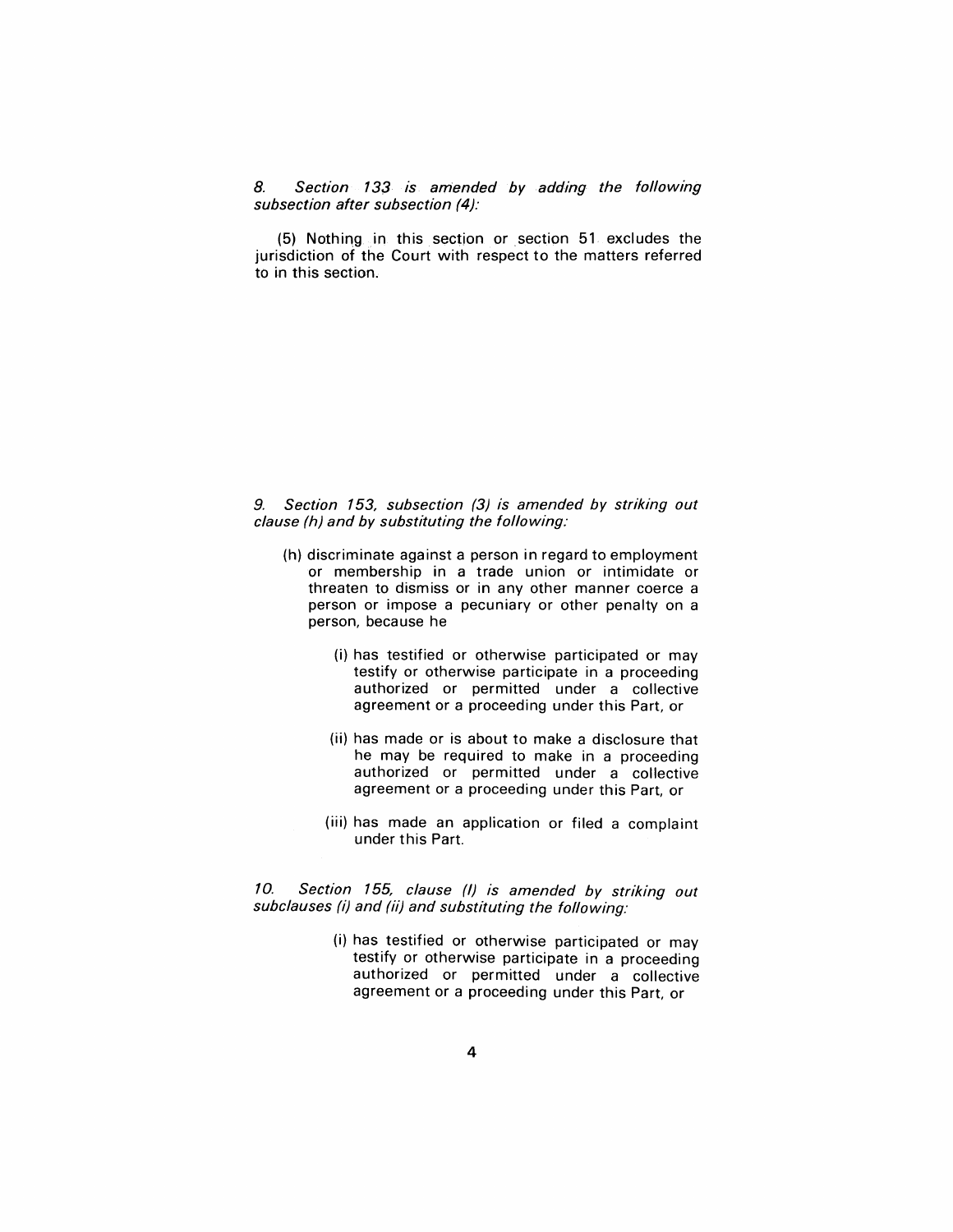#### 8. Section 133 presently reads:

133. (1) Where a strike or lockout occurs and either of the parties alleges that it is illegal pursuant to section 132, the matter may be referred to the Board.

(2) The Board shall upon receipt of a reference under subsection (1) make such inquiry as it considers necessary.

(3) Where the Board decides that the strike or lockout is illegal the Board shall issue a declaration to that effect and in the declaration may require any person, employee, employer, employers' organization, trade union and their officers and representatives to cease and desist from doing anything to continue the strike or lockout.

(4) If, after service of the declaration under subsection (3) the declaration or any requirement thereof is not complied with, the Board may file a copy of the declaration with the clerk of the Court in the judicial district in which the strike or lockout occurs and thereupon the declaration is enforceable as a judgment or order of the Court.

#### 9. Section 153, subsection (3), clause (h) presently reads:

(3) No employer or employers' organization and no person acting on behalf of an employer or employers' organization shall

- (h) seek by intimidation, threat of dismissal or any other kind of threat, by the imposition of a pecuniary or other penalty or by any other means, to compel a person to refrain from
	- (i) testifying or otherwise participating in a proceeding under this Part, or
	- (ii) making a disclosure that he may be required to make in a proceeding under this Part, or
	- (iii) making an application or filing a complaint under this Part.

#### 10. Section 155, clause (I), subclauses (i) and (ii) presently read:

- 155. No trade union and no person acting on behalf of a trade union shall
	- (I) discriminate against a person in regard to employment or membership in a trade union, or intimidate or coerce a person or impose a pecuniary or other penalty on a person, because he
		- (i) has testified or otherwise participated or may testify or otherwise participate in a proceeding under this Part, or
		- (ii) has made or is about to make a disclosure that he may be required to make in a proceeding under this Part, or